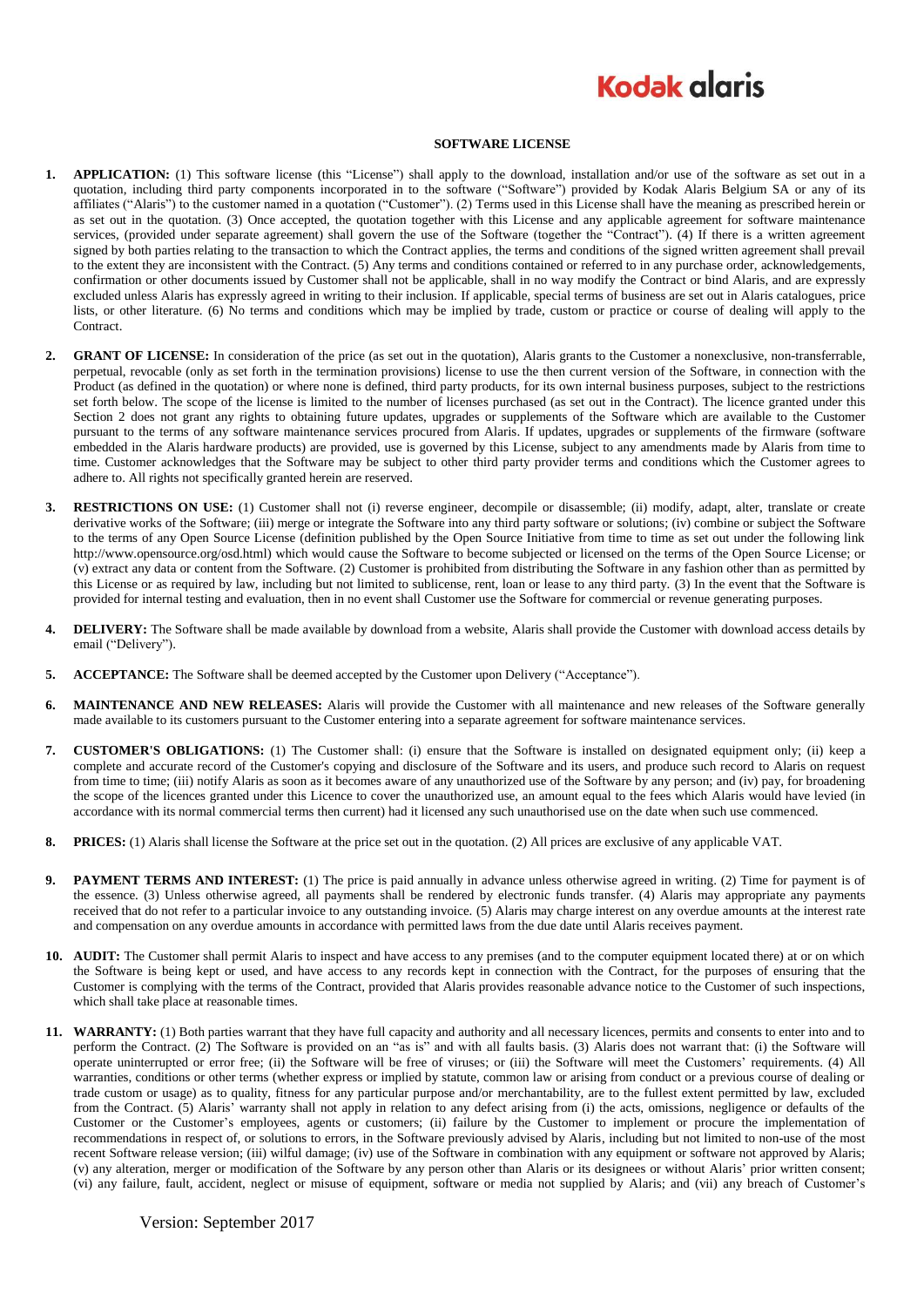## **Kodak glgris**

obligations under the Contract howsoever arising. (6) Customer is not entitled to cancel or withdraw from the Contract or withhold payment of invoices or make deductions on account of Software claimed to be defective.

- **12. LIMITATION OF LIABILITY:** (1) If not expressly provided for otherwise in this Licensee in no event, whether in contract, tort (including in either case negligence), misrepresentation (other than fraudulent misrepresentation), breach of statutory duty or otherwise pursuant to the Contract, shall Alaris be liable for any loss of profits, anticipated savings, revenue, business, loss or corruption of data or reconstruction of data, loss of use, loss of goodwill, loss due to delay or any indirect, special, incidental or consequential loss or damage whatsoever. (2) Alaris' sole obligation and liability for breach of the warranty set out in Section 11 (2) above, is for Alaris to use commercially-reasonable efforts, at Alaris' expense, to replace software media or modify the Software so that the warranty specified under Section 11 (2) is true. In the event of a warranty claim, Customer shall be responsible for the removal of any defective Software and subsequent replacement of any replacement Software. (3) Subject to (1) and (2), Alaris' aggregate liability for all other claims, whether in contract, tort (including in either case negligence), misrepresentation (other than fraudulent misrepresentation), breach of statutory duty or otherwise pursuant to the Contract, shall be limited to the price paid by the Customer for the specific Software giving rise to the claim in the 12 months prior to the claim which the loss or damage occurred. (4) Nothing in the Contract shall be deemed to exclude or limit Alaris' liability in respect of: (i) Loss or damage caused by wilful intent or gross negligence of Alaris or Alaris' officers, employees, agents or contractors; (ii) Injuries to or death of any person, caused by Alaris or Alaris' officers, employees, agents or contractors; or (iii) any other liability which cannot be excluded at law. (5) Any claim for loss or damages, save for pursuant to (4) above, must be notified to Alaris within twelve (12) months as from the date on which the damage was caused, failing which such claim is deemed to be waived.
- **13. INTELLECTUAL PROPERTY AND COPYRIGHT:** (1) Customer acknowledges that all intellectual property rights meaning all inventions, patents, registered designs, design rights, database rights, copy rights, know-how, trademarks, trade secrets and all other intellectual property rights, and the applications for any of the same and any rights or forms of protection of a similar nature and having equivalent or similar effect to any of them which may subsist anywhere in the world ("Intellectual Property Rights") in the Software and any updates or upgrades thereto belong and shall belong to Alaris or the relevant third-party owners (as the case may be), and the Customer shall have no rights in or to the Software other than the right to use it in accordance with the terms of this Licence. (2) Customer agrees to abide by all copyright and other applicable laws. (3) Customer shall not cause or permit any third party to cause any damage or endanger the Intellectual Property Rights of Alaris.
- **14. INDEMNIFICATION:** (1) Without prejudice to any other rights of Alaris, Customer shall indemnify Alaris for any loss suffered by Alaris (including reasonable legal fees and costs) by reason of any use by Customer, Customer's employees, agents or customers, whether arising directly or indirectly, of the Software other than in accordance with this License. (2) Customer shall further indemnify and hold Alaris harmless against any loss or damage which it may suffer or incur as a result of the Customer's breach of any third-party additional terms howsoever arising. (3) In the event of a claim, or notification of an intention to make a claim, which may reasonably be considered likely to give rise to a liability under this indemnity ("Claim"), Customer shall: (i) as soon as reasonably practicable, give written notice of the Claim to Alaris specifying the nature of the Claim in reasonable detail; and (ii) not make any admission of liability, agreement or compromise in relation to the Claim (4) Customer shall not, except with the prior written consent of Alaris, consent to entry of any judgment or enter into any settlement that does not include as a n unconditional term the giving by the claimant or plaintiff to Alaris and its affiliates a release from all liability and blame with respect to the Claim.
- **15. SUSPENSION AND TERMINATION:** (1) Without prejudice to its other rights, Alaris may terminate the Contract or in the event that (i) Customer fails to pay any sums due under the Contract; (ii) Customer breaches any terms of the Contract; (iii) Customer is unable to pay its debts as they fall due, passes a resolution for winding up (other than for the purposes of a solvent amalgamation or reconstruction) or if a court of competent jurisdiction makes an order to that effect, enters into a receivership or liquidation or otherwise ceases to carry on business or an analogous event occurs to Customer in any jurisdiction; or (iv) an event pursuant to Section 19.2 or pursuant to Section 21.6 where such event has persisted for more than 14 days. (5) On termination for any reason: (i) all rights granted to the Customer under the Contract shall cease; (ii) the Customer shall cease all activities authorised by this Licence; and (iii) where possible the Customer shall immediately destroy or return to Alaris (at Alaris' option) all copies of the Software then in its possession, custody or control and, in the case of destruction, certify to Alaris that it has done so.
- **16. CONFIDENTIAL INFORMATION:** (1) All non-public, confidential or proprietary information of Alaris, including but not limited to, specifications, samples, patterns, designs, plans, drawings, documents, data, business operations, pricing, discounts or rebates, disclosed by Alaris in connection with the Contract, whether disclosed orally or disclosed or accessed in written, electronic or other form or media, and whether or not marked, designated or otherwise identified as "confidential," shall be deemed to be confidential, to be used solely for the purpose of performing under the Contract and may not be disclosed or copied unless authorized in advance by Alaris in writing. (2) Upon Alaris' request, Customer shall promptly return all documents and other materials received from Alaris and delete any copies made thereof. (3) Alaris shall be entitled to apply for injunctive relief for any violation of this Section. (4) This Section does not apply to information that is: (i) in the public domain; (ii) known to Customer at the time of disclosure; (iii) rightfully obtained by Customer on a non-confidential basis from a third party; or (iv) is required to be disclosed by any applicable law or by order of any Court of competent jurisdiction or any government body, agency or regulatory body, provided that the receiving party shall use all reasonable endeavours to give the disclosing party as much written notice of the disclosure as it reasonably can to enable the disclosing party to seek a protective order or other action protecting the confidential information from disclosure.
- **17. DATA PROTECTION:** (1) Each party will comply with its obligations in terms of laws and regulations relating to the protection or disclosure of personal data, sensitive data or such other data which is deemed to be 'personal' pursuant to applicable data protection law in force from time to time. (2) The Customer acknowledges that the Software: (i) may request or collect information about the user of the Software; and (ii) may collect information regarding the content sent via the Software as well as details of the recipient. (3) Each party shall indemnify, defend and hold the other party harmless against claims resulting from or in connection with the indemnifying party's non-observance or insufficient observance of such obligations or any of its obligations in this Section 17.
- **18. EXPORT:** (1) Customer shall not export or re-export the Software except as authorised by the laws of the jurisdiction in which the Software was procured. (2) In particular, and without limitation, the Software may not be exported or re-exported into (or to a national or resident of) any US embargoed countries (including without limitation: Iran; Sudan; North Korea; Syria; Cuba; Belarus; Zimbabwe; Myanmar (Burma); the Crimea and Sevastopol Regions (Ukraine); and the military/defence/energy sectors in Russia).